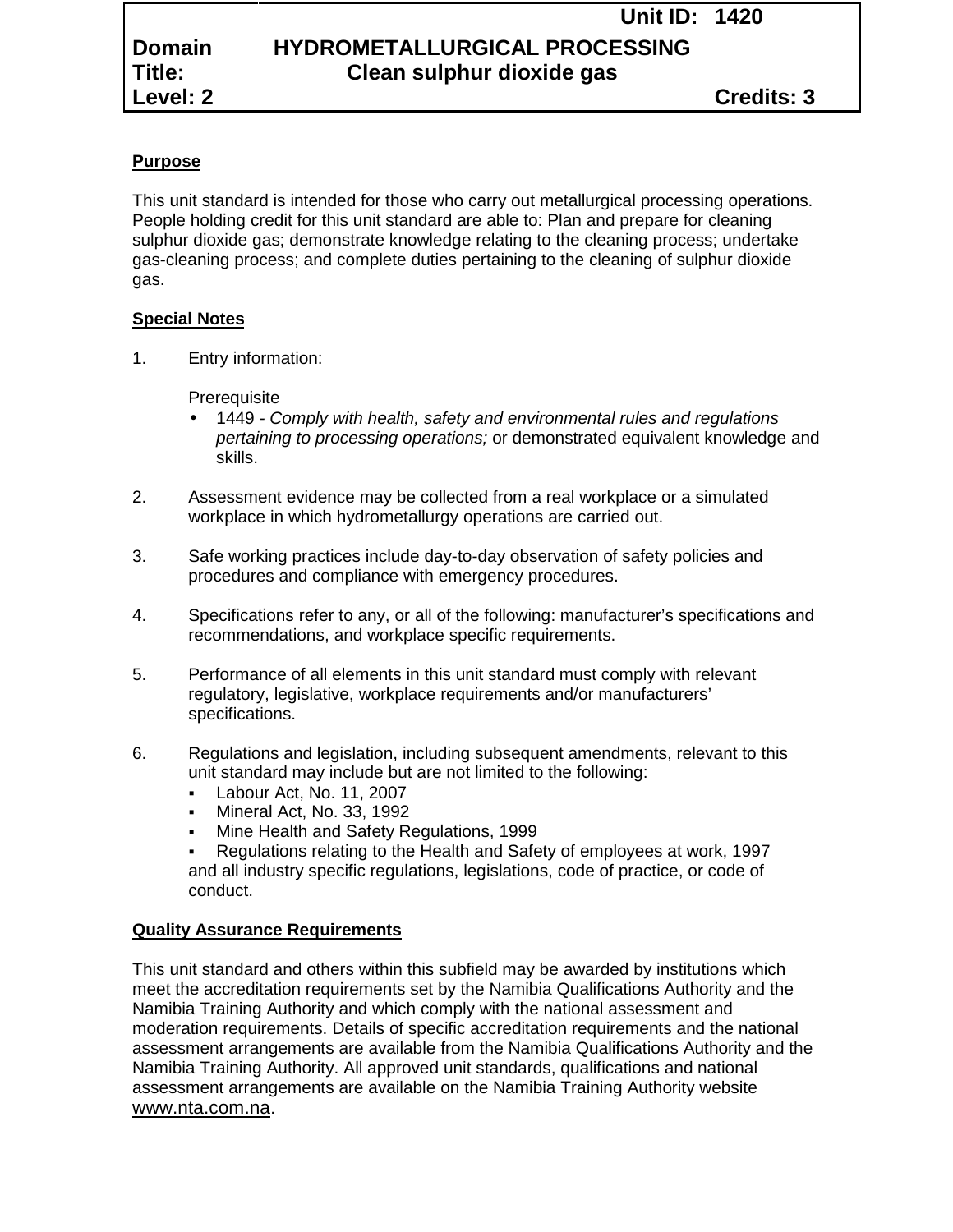# **Elements and Performance Criteria**

# **Element 1: Plan and prepare for cleaning sulphur dioxide gas**

### **Performance Criteria**

- 1.1 Work instructions, including plans, specifications, quality requirements and operational details are obtained, explained, clarified and applied to the allocated task.
- 1.2 Safety and security requirements, including personal protective clothing and equipment are obtained from the site safety plan, workplace policies and procedures, explained, and applied to the allocated task.
- 1.3 Equipment, tools, accessories selected to carry out tasks are checked for consistency with the requirements of the job, their usability and any faults rectified or reported prior to commencement of work.
- 1.4 Environmental protection requirements are identified from the project environmental management plan and applied to the allocated task.
- 1.5 Work area is inspected and prepared according to workplace procedures.

#### **Element 2: Demonstrate knowledge relating to the cleaning process**

#### **Performance Criteria**

- 2.1 The importance of cleaning sulphur dioxide is explained in terms of achieving specified production requirements.
- 2.2 Hazards and associated risks pertaining to the cleaning process are identified through relevant risk assessment procedures.
- 2.3 The principal components of the cleaning process are identified and their functions described.
- 2.4 The specified elementary principles of the cleaning process are described.
- 2.5 The specified colour coding and symbolic signs pertaining to the cleaning process are explained.
- 2.6 Corrective actions, in case of sub-standards conditions and problems encountered, are described.

#### **Element 3: Undertake gas-cleaning process**

#### **Performance Criteria**

- 3.1 Workplace hazards and associated risks are identified, minimised or eliminated according to workplace procedures and legislative requirements.
- 3.2 Start-up procedures are conducted according to workplace procedures.